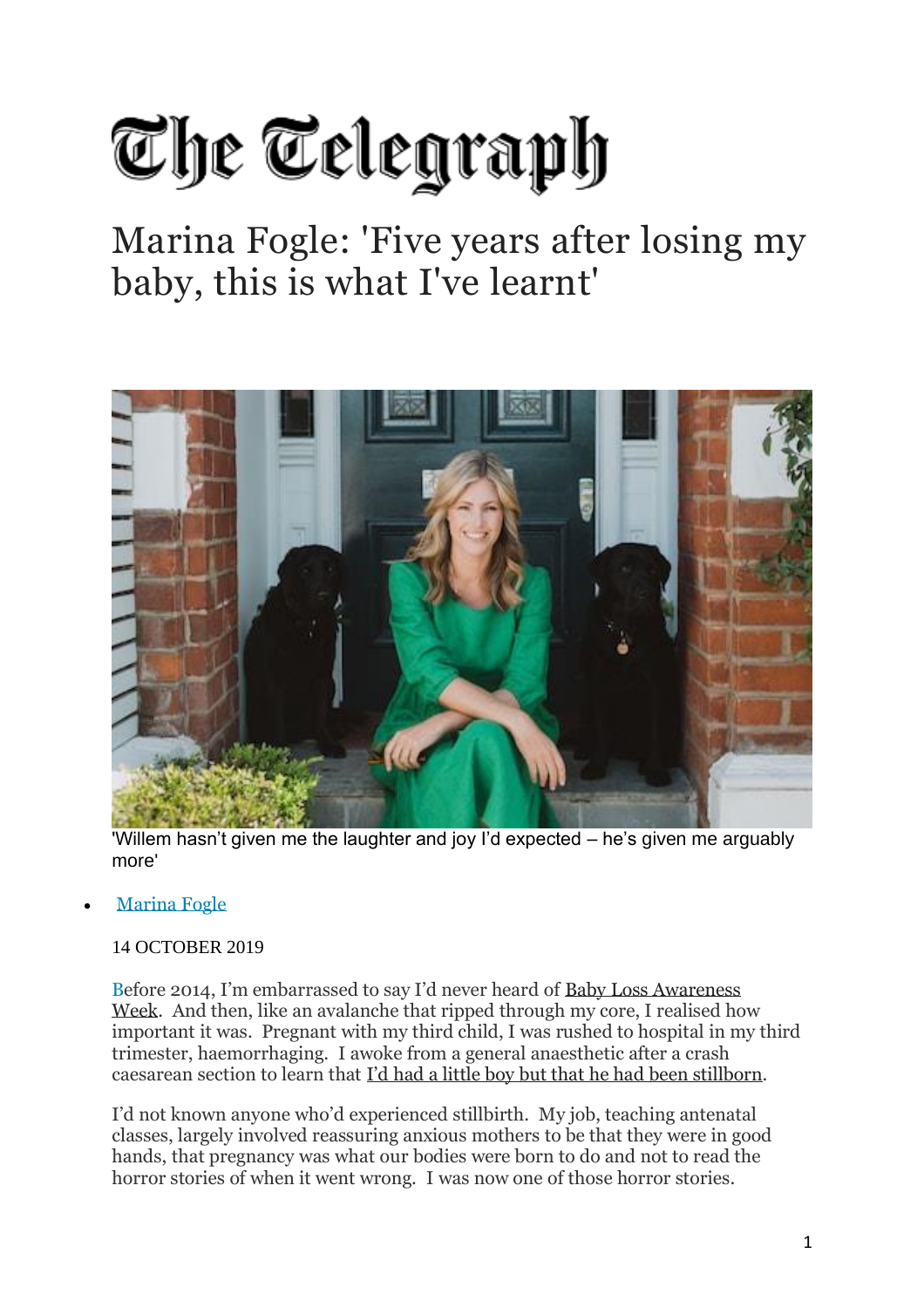This summer marked what would have been Willem's 5th birthday, a day for me that is always etched with sorrow; a reminder of what could have been and a sadness that we should be playing games and eating cake, rather than being unable to eat for the ball of grief sitting heavily in the pit of my stomach.

But amidst the sadness, I also feel pride, an admiration for the resilience of my family and how far we'd come. We have now spent two anniversaries in Austria, a country I love but where Willem was so cruelly taken from us. As I spent a week recovering in intensive care, I doubted whether those halcyon Austria summers would be possible any more.

One of my most vivid memories of those early days was wondering how on earth I was going to cope, how was I going to come to terms with the death of my son. What I know now is that my thinking was wrong; although I felt very alone at the time, noone should have to deal with this alone – because while your friends and family can't bring your child back, they can help you deal with it.

The British have a complicated relationship with death. The 'stiff upper lip' is a notion many of my parents' generation still cling to: the idea that by not talking about sadness or death, especially when it happens to children, the grief will disappear, as if by magic, all on its own.

This couldn't be further from the truth. When we aren't permitted to talk about our sadness, it festers malignantly, turning sour the delights that life still have to offer. It wasn't that long ago that women whose babies had died were not allowed to grieve at all. Bereavement counsellor, Jenni [Thomas, told me](http://www.jennithomas.com/node/31) when I interviewed her on [The](https://player.fm/series/the-parent-hood/supporting-parents-through-baby-loss) [Parent](https://player.fm/series/the-parent-hood/supporting-parents-through-baby-loss) Hood [podcast this w](https://player.fm/series/the-parent-hood/supporting-parents-through-baby-loss)eek, how when she was nursing in the 1960s, medical staff were not allowed to tell patients the sex of their stillborn children. There was a firm idea that the less you knew, the easier it was to move on.

Our understanding of emotions, of how the brain processes grief, has thankfully moved on. After Willem died, I was lucky enough to see Julia [Samuel, a bereavem](https://www.telegraph.co.uk/women/life/do-suffer-grief-eight-simple-steps-help-bereavement-julia-samuel/)ent counsellor who helped both my husband Ben and me navigate the seemingly incomprehensible riddle of grief that we faced. She taught us how to talk about Willem, both to each other, to our children, Ludo and Iona, then four and three, to our friends and to strangers. She gave us the confidence to be bold, to tell people the truth about our loss and not shy away from our tragedy.

Looking back, I see how in those weeks after Willem died, that I was at a crossroads. I could either melt away into my sadness, or march out into the world and not let it take any more from me than it already had. I have written and talked extensively about our loss, both privately and publicly. As a family, Willem's name is often mentioned. He might not be present in person, but he is very much a part of our family. And because of the work I do, teaching [antenatal](https://www.thebumpclass.com/) classes [and presenting a](https://www.thebumpclass.com/) [parentin](https://www.thebumpclass.com/)g podcast, I'm often asked how we can best support someone who is grieving.

The worst thing you can do is say nothing. Before I'd experienced grief myself, I remember thinking that maybe it was better to say nothing, than say something insignificant. After all, it's not like you can ever take the pain of their grief away. This sentiment couldn't be further from the truth. Silence from friends, family, work colleagues, acquaintances, is not interpreted as sensitive.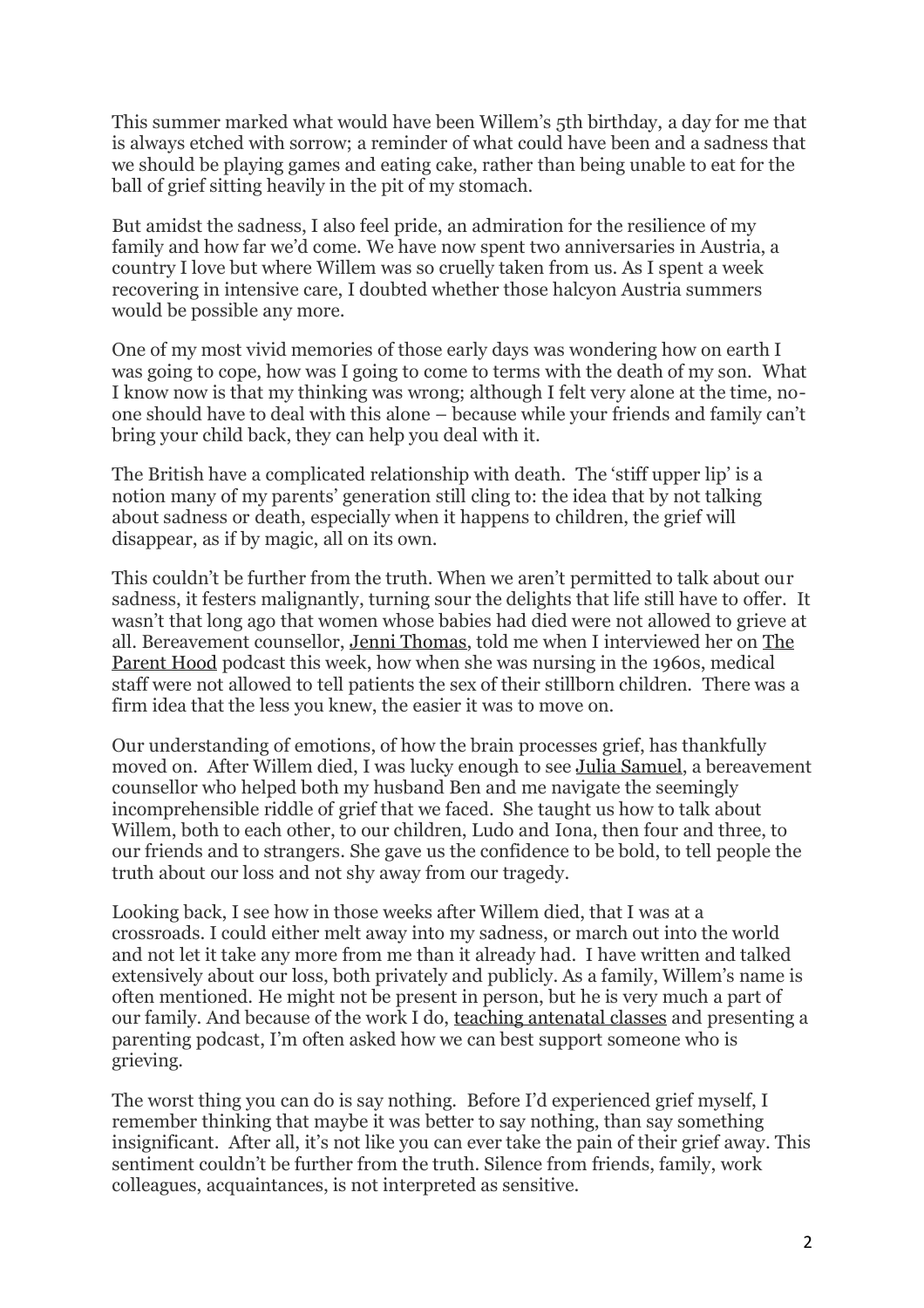To me, it said they didn't care. I know this wasn't the case, but that's how it felt to my grieving self. Conversely, even simple texts saying "I'm so sorry", reminded me that I was in someone's thoughts and these felt like little virtual hugs.



Marina and Ben Fogle at home with their dog, Storm: 'Talking is often the best medicine' CREDIT: ANDREW CROWLEY

Talking is often the best medicine. The women I've supported through baby loss have all wanted to talk and I've lost count of the amount of walks and runs I've done where we've been able to download. It's much easier to talk when you're not sitting opposite each other staring intensely into the other's eyes. So walking, driving, cooking… anything where you're busy will facilitate a potentially difficult conversation.

Jenni Thomas told me how parents of dead children love that child as much as any living offspring, and as a result feel they want to talk about them but feel guilty about burdening people. This is especially true of those who've given birth. When a baby dies, the death eclipses the birth and they have no opportunity to talk about an experience that ordinarily would have been the most significant thing to happen in their lives. Elle Wright, whose son Teddy died a few days after his birth, wrote a bestselling book about loss, poignantly entitled, *Ask Me His [Name](https://books.telegraph.co.uk/Product/Elle-Wright/Ask-Me-His-Name--Learning-to-live-and-laugh-again-after-the-loss-of-my-baby/23154673)* [in which she](https://books.telegraph.co.uk/Product/Elle-Wright/Ask-Me-His-Name--Learning-to-live-and-laugh-again-after-the-loss-of-my-baby/23154673) [d](https://books.telegraph.co.uk/Product/Elle-Wright/Ask-Me-His-Name--Learning-to-live-and-laugh-again-after-the-loss-of-my-baby/23154673)escribes the comfort she got from people initiating a conversation about the thing that was most important to her.

Alongside talking, time slowly starts to heal grief, and while on the one hand this is comforting, bereaved parents often fear that people will start to forget the child who didn't get to live, but whose loss burns so acutely in their hearts. After a while it feels like you have to be silent in this sadness, that you have to move on, because everyone else has. This makes the pain more intense.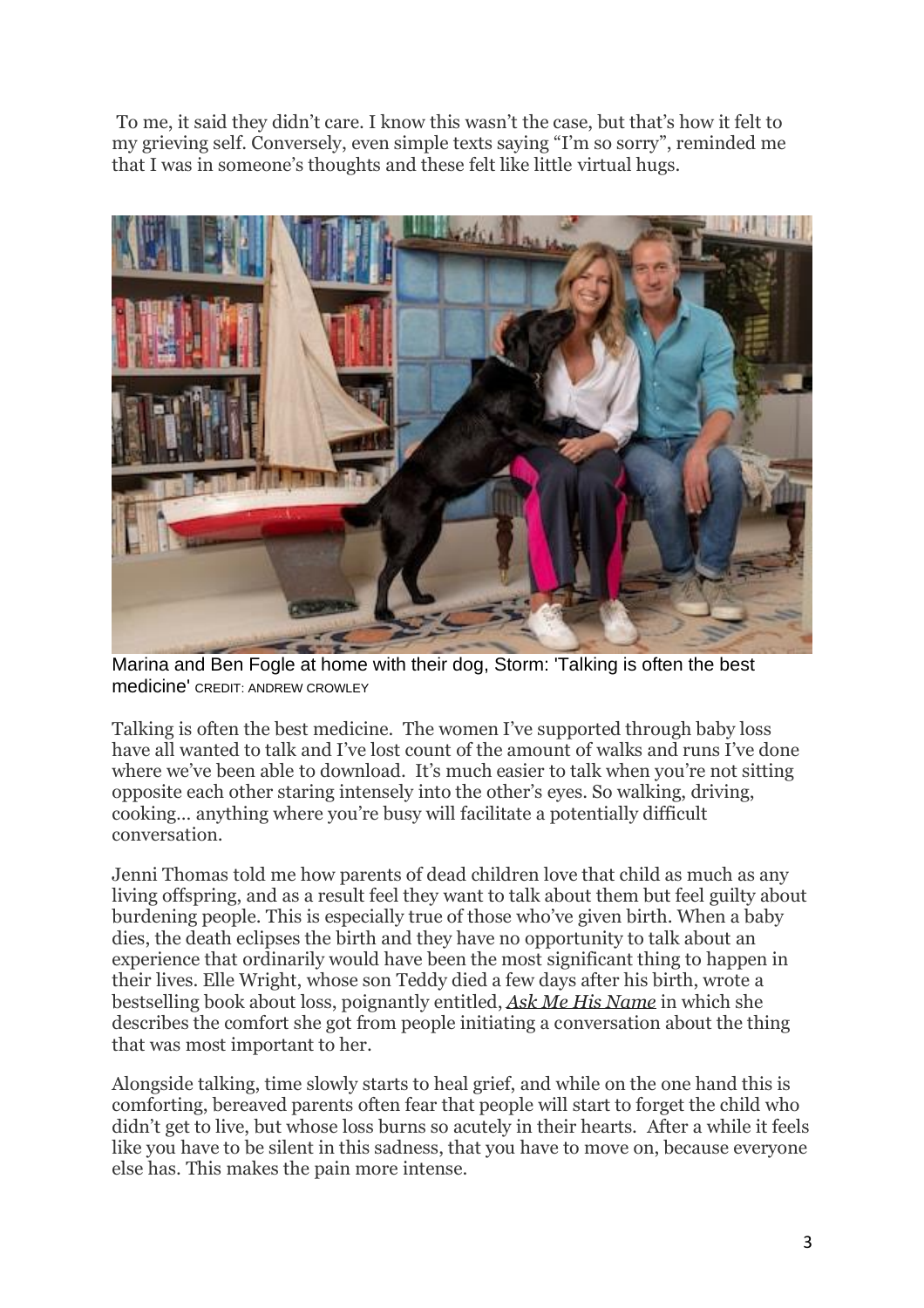I encourage women to keep talking about their babies; when they are asked that common but so loaded question of how many children they have, to be honest in the answer.

This is why the anniversaries and milestones are so important. I'll never forget the bunch of flowers that arrived on Willem's due date, from Ludo's godmother, a woman who in spite of never having children herself, understood my needs better than many who had. As time goes on, people do forget, and this is hard. My sisters forgot Willem's birthday this year and were mortified when I reminded them, sobbing, at the end of the day. "I just don't want you to forget," I blubbed, "because you forget what doesn't matter, and Willem did matter."



Marina and Ben with their son Ludo, daughter Iona and Storm: 'Willem might not be present in person, but he is very much a part of our family' CREDIT: KIRSTY O'CONNOR/PA **WIRE** 

Five years on from receiving the news that no mother should have to contend with, I'm a different person. On Elizabeth Day's *How To Fail*Podcast, Mo [Gawdat, the](https://podcasts.apple.com/gb/podcast/s4-ep4-how-to-fail-mo-gawdat/id1407451189?i=1000436244962) [aut](https://podcasts.apple.com/gb/podcast/s4-ep4-how-to-fail-mo-gawdat/id1407451189?i=1000436244962)hor of the bestselling book *Solve For [Happy,](https://books.telegraph.co.uk/Product/Mo-Gawdat/Solve-For-Happy--Engineer-Your-Path-to-Joy/21394245)* [recounted how](https://books.telegraph.co.uk/Product/Mo-Gawdat/Solve-For-Happy--Engineer-Your-Path-to-Joy/21394245) in his [research](https://www.telegraph.co.uk/business/open-economy/using-technology-for-a-happier-society/) on [grief,](https://www.telegraph.co.uk/business/open-economy/using-technology-for-a-happier-society/) [following the death](https://www.telegraph.co.uk/business/open-economy/using-technology-for-a-happier-society/) of his son, he surveyed over 100 bereaved people asking them the question whether, if given the choice, they would wipe the whole experience of their loss from their memory.

I thought about this carefully, and realised that while I'd love for Willem to be the cheeky, healthy boy I'd anticipated, would I erase my pregnancy, the stillbirth and the pain I've felt in the aftermath? My response is probably one of the most encouraging things to tell people lost in that quagmire of grief. Because while I wouldn't wish that kind of loss on anyone, and I know that while Willem hasn't given me the laughter and joy I'd expected, he's given me arguably more.